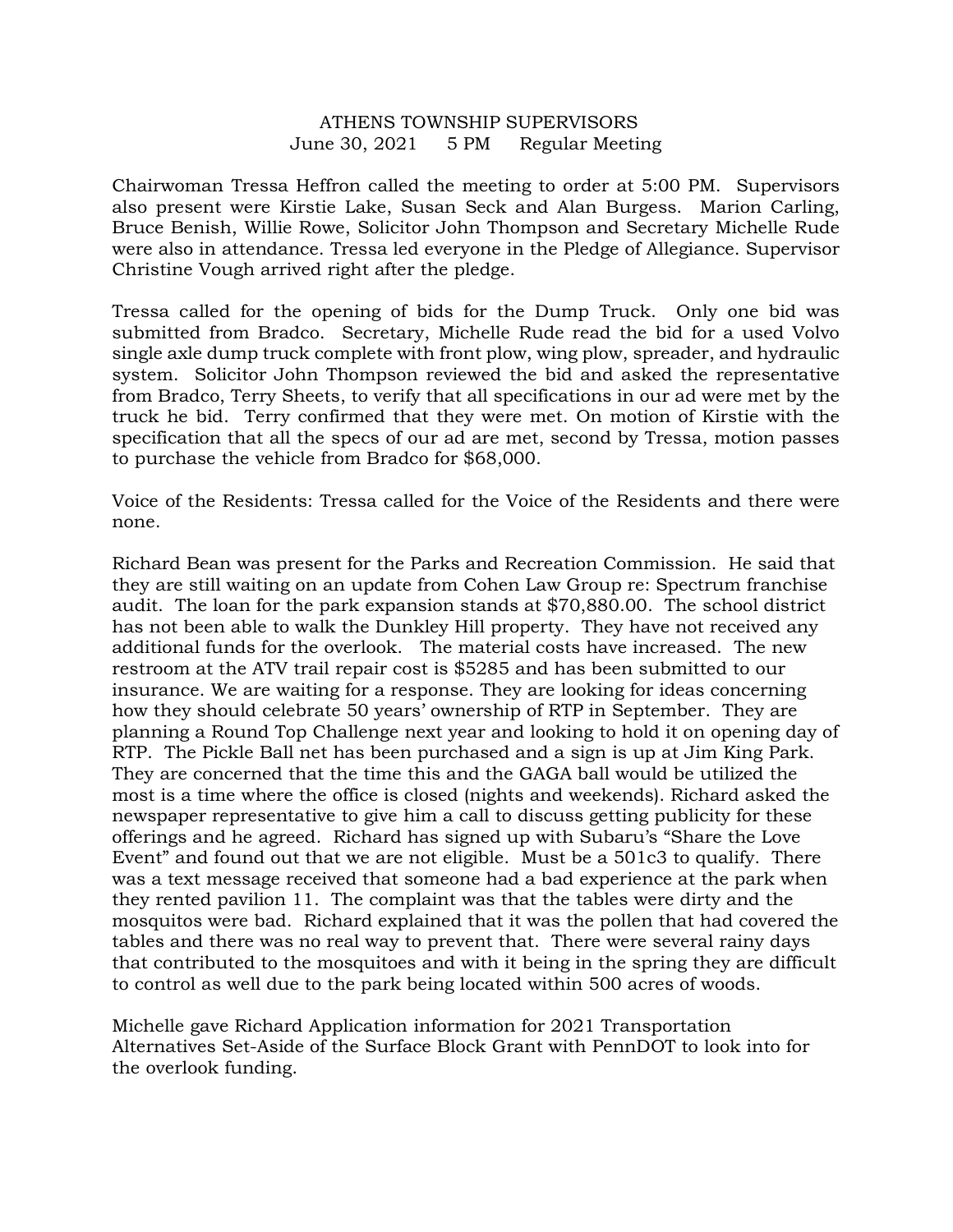Page Two Athens Township Supervisors June 30, 2021

Marion Carling presented the board with the maps for the Mary F. Smith 2-lot subdivision located on Sutliff Hill Road. Bruce Benish explained the plans to the board. He stated that the deficiencies had been resolved and supplied the board with updated maps. On motion of Alan, second by Kirstie, motion passed for final plan approval. Marion then presented the board with maps for Dandy Mini Marts 16. Willie Rowe explained the plans for land development to the board and answered questions. Marion explained to the board that she had met with Edmund Reid prior to the meeting and was told that all 10 deficiencies for this project had been met. On motion of Alan, second by Kirstie, motion passed for preliminary plan approval.

Nathan Wiles then began his formalized weather service presentation by asking the board if they have ever checked the weather and gotten conflicting results. He stated that he would like to provide the township with a formalized weather service and gave examples as to why it would be beneficial along with his credentials. He presented the board with copies of the service contract and explained that his desire is to provide the township (up to 10 people) with forecasts 48 hours prior to bad weather (snow) from November 1<sup>st</sup> through April 30<sup>th</sup> at the rate of \$1295. He wants to help his hometown by contributing to keeping the roads safe as well as conserving resources. He believes this will help Susan better manage the road crews as they would be able to plan ahead for the storms with a more accurate picture of the impact it will have. Tressa told Nate that we would discuss the proposal and get back to him.

On motion of Kirstie, second by Tressa, motion passed to approve the minutes of May 26, 2021 as written. Christine abstained as she was not here for that meeting.

On motion of Kirstie, second by Alan, motion passed to ratify the approval to waive temporary event permit fees for Athens Area School District through May 31, 2022. Christine opposed.

On motion of Kirstie, second by Alan, motion passed to ratify the decision to allow Charles Hogan to use his vacation and sick time to compensate for the difference in disability pay while he is on disability. Ullico (the insurance carrier) will pay the township and Ruth will pay Charles.

Solicitor John Thompson discussed with the board the ordinance to abandon the Clinton Street extension paper street. On motion of Alan, second by Kirstie, motion passed to advertise the ordinance.

On motion of Tressa, second by Kirstie, motion passed to allow Ruth and Michelle to attend the PSATS Regional Forum in August at the cost of \$75 per person.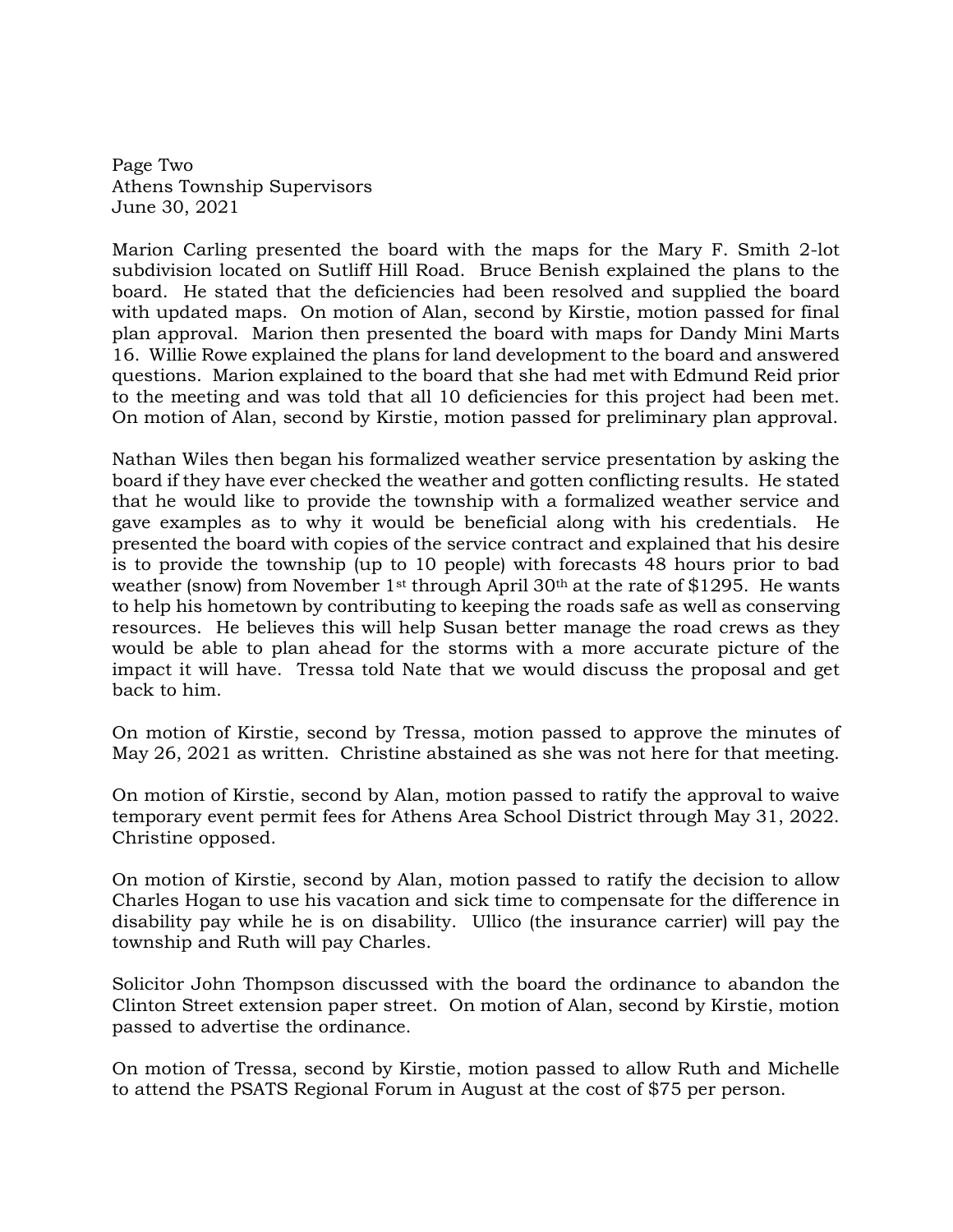Page Three Athens Township Supervisors June 30, 2021

On motion of Tressa, second by Christine, Motion passed to approve Ruth and Michelle to attend the PSATS Centennial Celebration Dinner and Annual Business meeting in Hershey on October 14th & 15th.

On motion of Susan, second by Kirstie, motion passed to reinstate Matt Gorman's office hours Tuesdays from 1 pm to 3 pm in the conference room.

On motion of Kirstie, second by Tressa, motion passed to approve the renewal of the Enterprise Center lease through June 2022.

On motion of Kirstie, second by Christine, motion passed to renew the Color Service Maintenance Agreement with Copy Source through March 2022.

On motion of Kirstie, second by Susan, it was unanimous to pay the monthly bills as submitted. A complete listing of revenues and expenditures is on file in the office of the Treasurer.

On motion of Christine, second by Kirstie, it was unanimous to accept the monthly reports as submitted.

Just before executive session, Charles and Colton Lawton were addressed by John who asked if they were here regarding their case. John told them that we would discuss their issue in executive session and asked them if they had anything they would like to add. They stated that they did not. John asked the men if PennDOT cleared out the ditch by their house and they said yes. John told them that he would contact their attorney regarding the outcome of the executive session discussion. The men left.

Chairwoman Heffron took the Board into executive session at 6:50 PM for personnel and pending litigation. The regular meeting reconvened at 7:48 PM.

On motion of Tressa, second by Alan, motion passed to allow Edmund Reid to attend the PAFPM September Social on September 22nd in Harrisburg.

On motion of Tressa, second by Alan, motion passed to reject the proposed subdivision of the Evans lot as their plans do not currently meet the requirements.

On motion of Tressa, second by Kirstie, motion passed to rescind scrapping the water truck and ratify the decision to send the water truck to auction along with the sterling MAC truck and the police vehicle.

On motion of Alan, second by Christine, motion passed to allow Susan to purchase the moon paver.